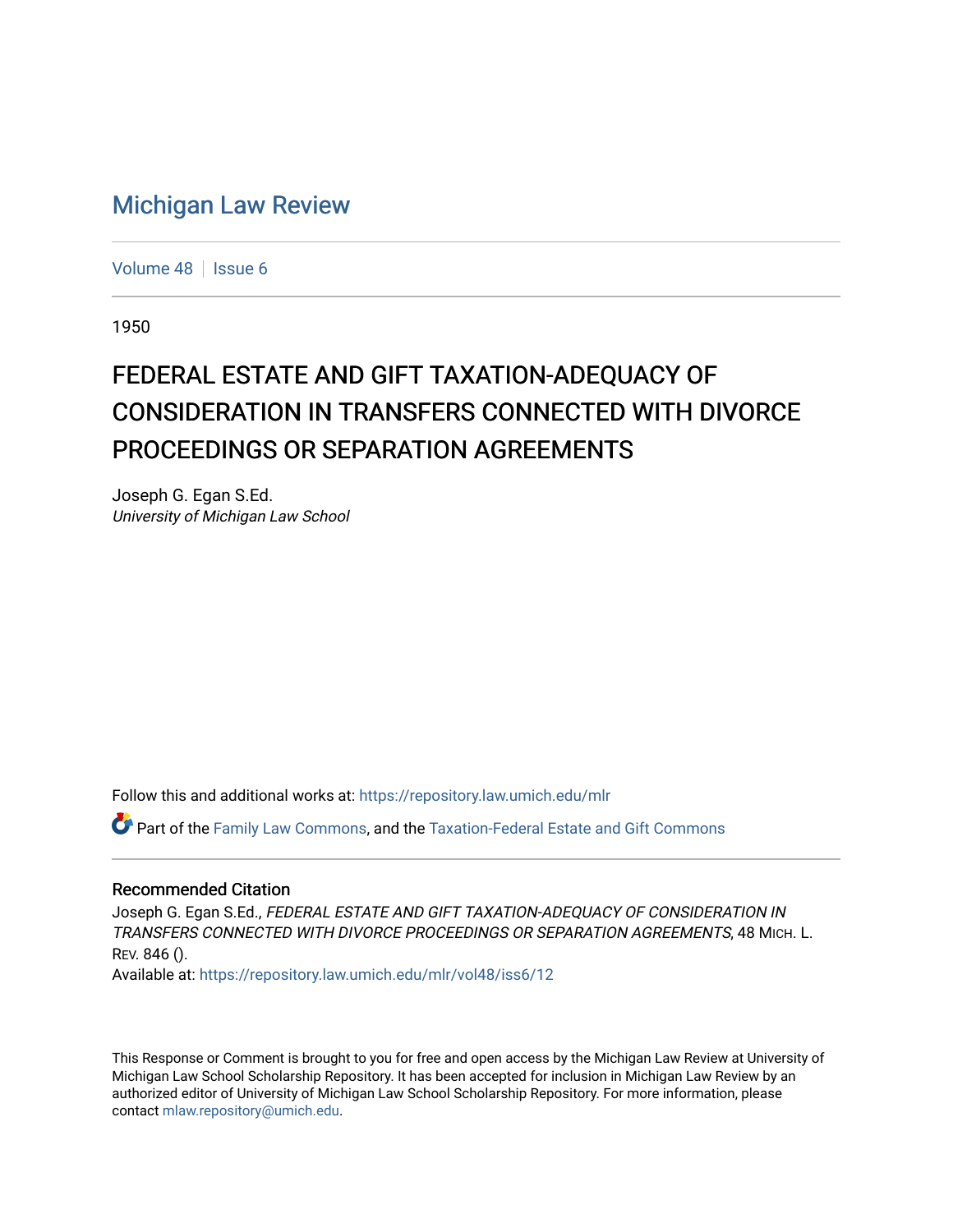FEDERAL EsTATE AND GIFT TAXATION-ADEQUACY OF CoNSIDERA-TION IN TRANSFERS CONNECTED WITH DIVORCE PROCEEDINGS OR SEPARATION AGREEMENTS-Today it is common procedure for a husband and wife, contemplating divorce or separation, to make an advance agreement concerning alimony and division of their property. Often this agreement will be adopted by the court in its decree of separation or divorce. It is the purpose of this comment to discuss the estate and gift tax consequences of such agreements. In order to understand properly the problems which have come up in connection with gift tax liability, it is necessary first to chart out the path taken under the estate tax.

# A. *Estate Tax Liability*

Commonly a pre-divorce agreement will provide for an annual alimony payment. This agreement may or may not be incorporated into the divorce decree. Upon the death of the person making the payments, the surviving spouse will file a claim against the estate for the amount of alimony owing. In all probability a lump sum settlement will be made. The question then arises whether the sum paid out is deductible from the decedent's gross estate under the provisions of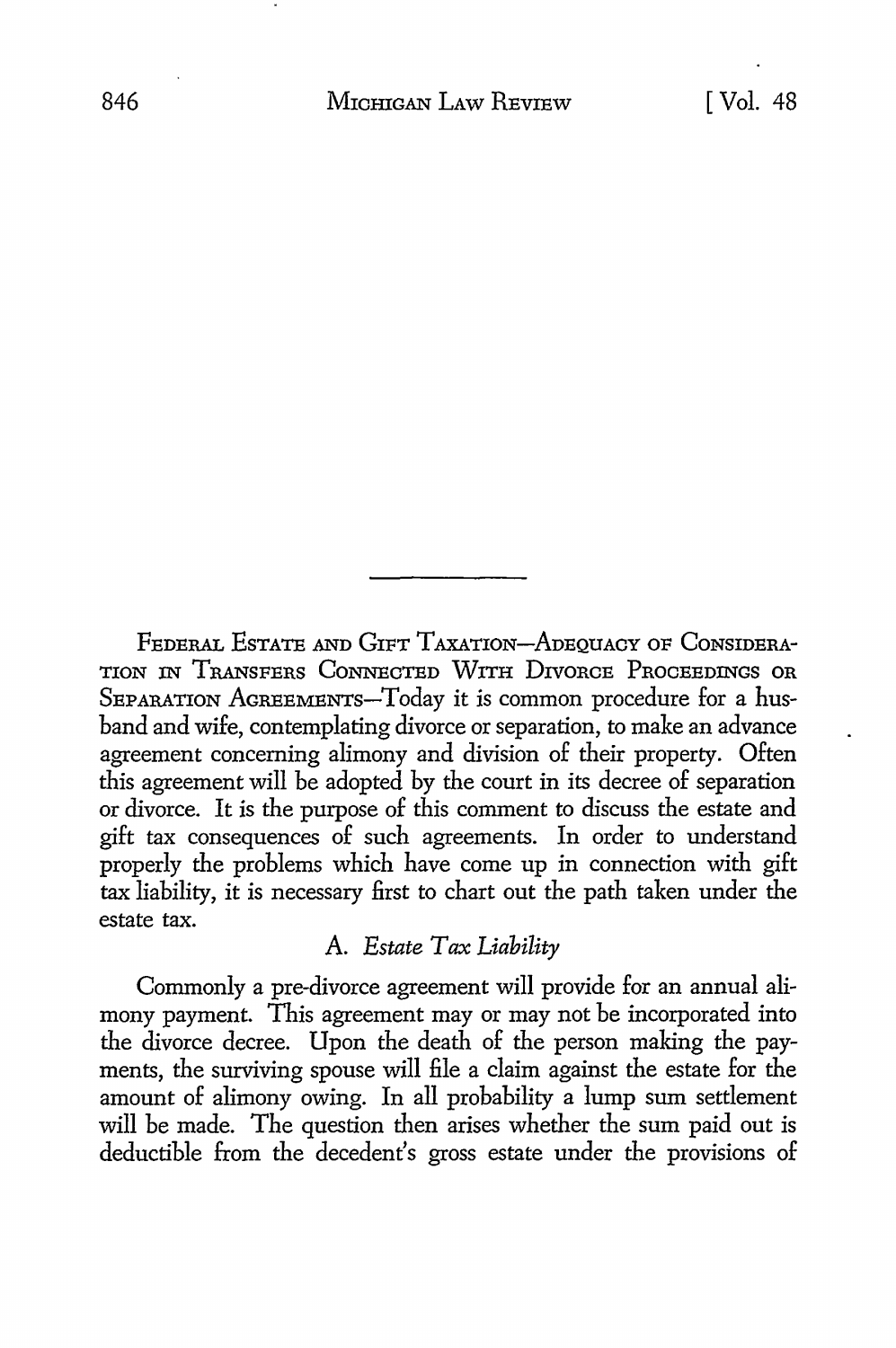#### 1950] COMMENTS 847

I.R.C. §812(b). This section provides that any indebtedness of the deceased "founded upon a promise or agreement'' shall be deductible from his gross estate only *to* the extent that the claim was contracted for an adequate and full consideration in money or money's worth. It was amended in 1932 so as *to* provide that relinquishment or promised relinquishment of marital rights by one spouse is not an adequate and full consideration in money or money's worth for a promise *to* transfer assets.1 This section would seem clearly *to* prohibit any deduction for monies due under a pre-divorce contract, whether or not that contract was made before or after marriage, if the only consideration is a release of marital rights. This is the position taken by the courts.2 However it is unanimously held that where the agreement is incorporated into the court's divorce decree any sums due under that decree are deductible from the gross estate of the decedent under the provisions of §812(b).<sup>3</sup> The reasoning has been that the court is free *to* ignore any agreement made by the parties, and can substitute its own order as to distribution of property or alimony. Therefore, upon its adoption, the agreement of the parties becomes an order of the court. It then follows that any obligation created thereby is not one "founded upon a promise or agreement," but instead is founded solely upon the order of the court; and as such it is not within the prohibitions of §812(b) but is deductible as a claim against the estate.

Thus, under the estate tax, the cases are distinguished according *to* whether or not the agreement has been incorporated into the divorce decree. Unfortunately, the analysis has not been that simple in the gift tax field.

# **B.** Gift Tax Liability

LR. C. § 1002 provides that an inter vivos transfer for less than an adequate and full consideration in money or money's worth shall be a taxable gift. Thus the same standard applies to both the gift and estate tax. However, when Congress added the 1932 amendment to the estate tax section it did not see fit to add a like amendment to

<sup>1 &</sup>quot;For the purposes of this subchapter, a relinquishment or promised relinquishment of dower, curtesy, or of a statutory estate created in lieu of dower or curtesy, or of other marital rights in the decedent's property or estate shall not be considered to any extent a consideration 'in money's worth.'" This provision was added by §805 of the Revenue Act of 1932. It will hereafter be referred to as the 1932 amendment.

<sup>2</sup>Estate of Eben B. Phillips, 36 B.T.A. 752 (1937).

<sup>3</sup>Comr. v. Maresi, (C.C.A. 2d, 1946) 156 F. (2d) 929; Comr. v. State Street Trust, (C.C.A. 1st, 1942) 128 F. (2d) 618; Young v. Comr., 39 B.T.A. 230 (1939); Estate of Silas B. Mason v. Comr., 43 B.T.A. 813 (1941).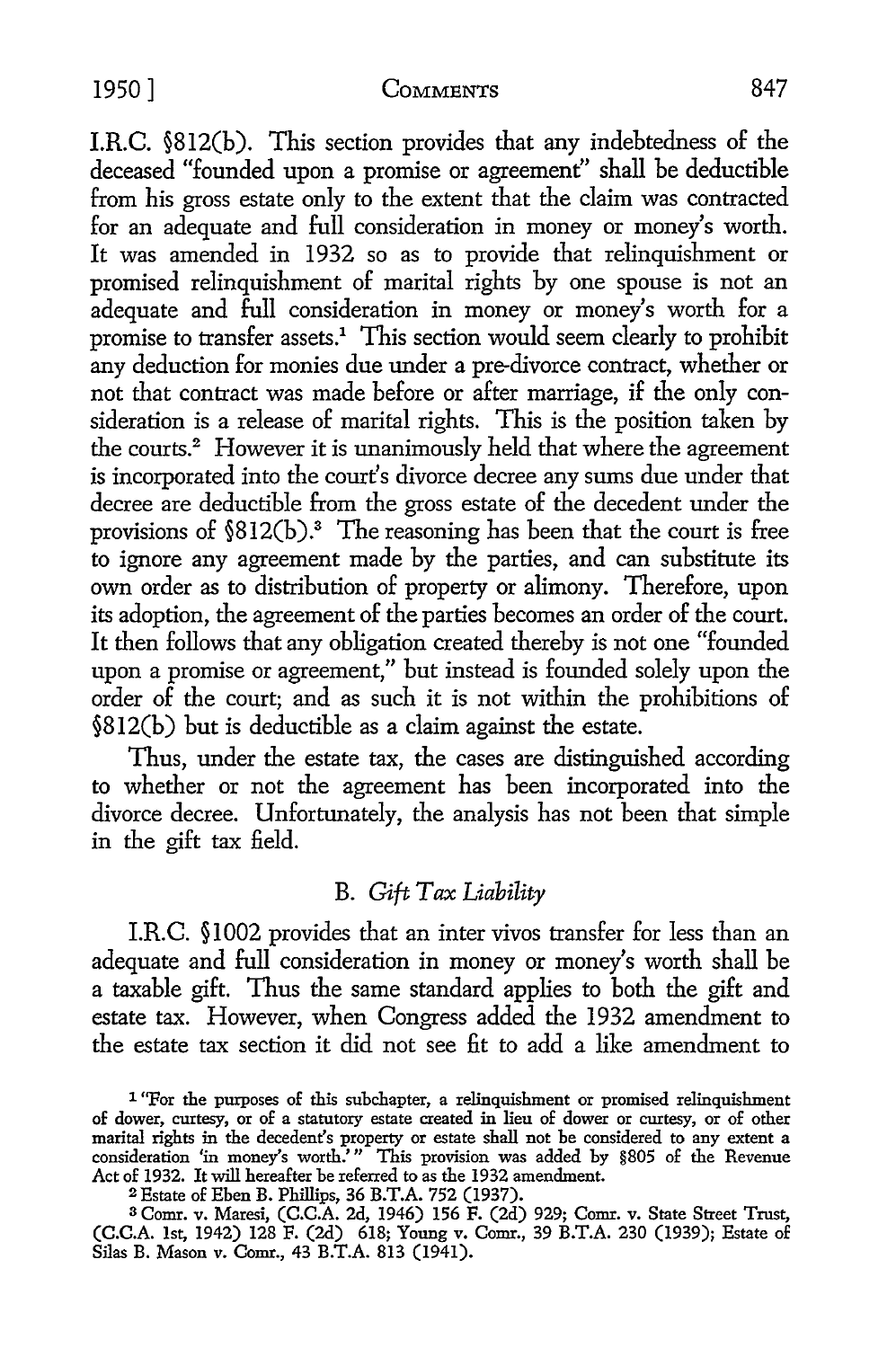§1002. As a result it was not determined until 19454 whether the estate tax provisions in regard to the release of marital rights as adequate consideration were to be read into the gift tax. Prior to 1945, the circuit courts had been in dispute on this question. One line of cases held that the estate and gift tax sections were in pari materia, on the theory that the two taxes were complementary. Thus if a release of marital rights was not a full and adequate consideration in money or money's worth for purposes of estate taxation, it must necessarily follow that it was also not a full and adequate consideration for gift tax purposes.<sup>5</sup> Another line of authority<sup>6</sup> held that Congress purposely failed to add the 1932 amendment to the gift tax sections, and therefore it was to be inferred that the meaning of "a full and adequate consideration" was intended to differ, depending on which tax was in issue.<sup>7</sup>

Thus the background was somewhat confused when the commissioner first attempted to levy a gift tax on an inter vivos transfer pursuant to an agreement made in conjunction with a divorce or separation proceeding.

His first attempt came in 1943 in the case of *Jones v*. *Commissioner.8* In this case H sued W for divorce in Nevada. Prior thereto a property settlement had been negotiated, which was to become effective upon the granting of the divorce. This agreement was alleged and admitted. After the decree had been granted H and W executed another instrument bearing witness to the fact that H had conveyed certain property to  $W$  in satisfaction of the earlier agreement. The commissioner contended that the transfer constituted a taxable gift. The Tax Court refused to accept this contention on several alternative grounds. It pointed out that the 1932 amendment to §812(b) had not been carried over into the gift tax provisions, and held that this precluded the court from applying it to gift tax cases. The theory was that if Congress had wanted it applied to the gift tax sections it would have been an easy matter to write it in expressly. Since Congress must have been aware of the identity of the estate and gift tax tests, it was inferable that it purposely amended only the former. The court further said that *even* if the amendment was applicable to the gift tax sections it was not intended to cover this type of transaction. It

<sup>4</sup>Merrill v. Fahs, 324 **U.S.** 308, 65 **S.Ct.** 655 (1945). This case is discussed infra.

i; Comr. v. Bristol, (C.C.A. 1st, 1941) 121 F. (2d) 129.

<sup>6</sup> Lasker v. Comr., (C.C.A. 7th, 1943) 138 F. (2d) 989.

<sup>7</sup>This line of cases held that "donative intent" was still the test under the gift tax sections.<br>8 1 T.C. 1207 (1943).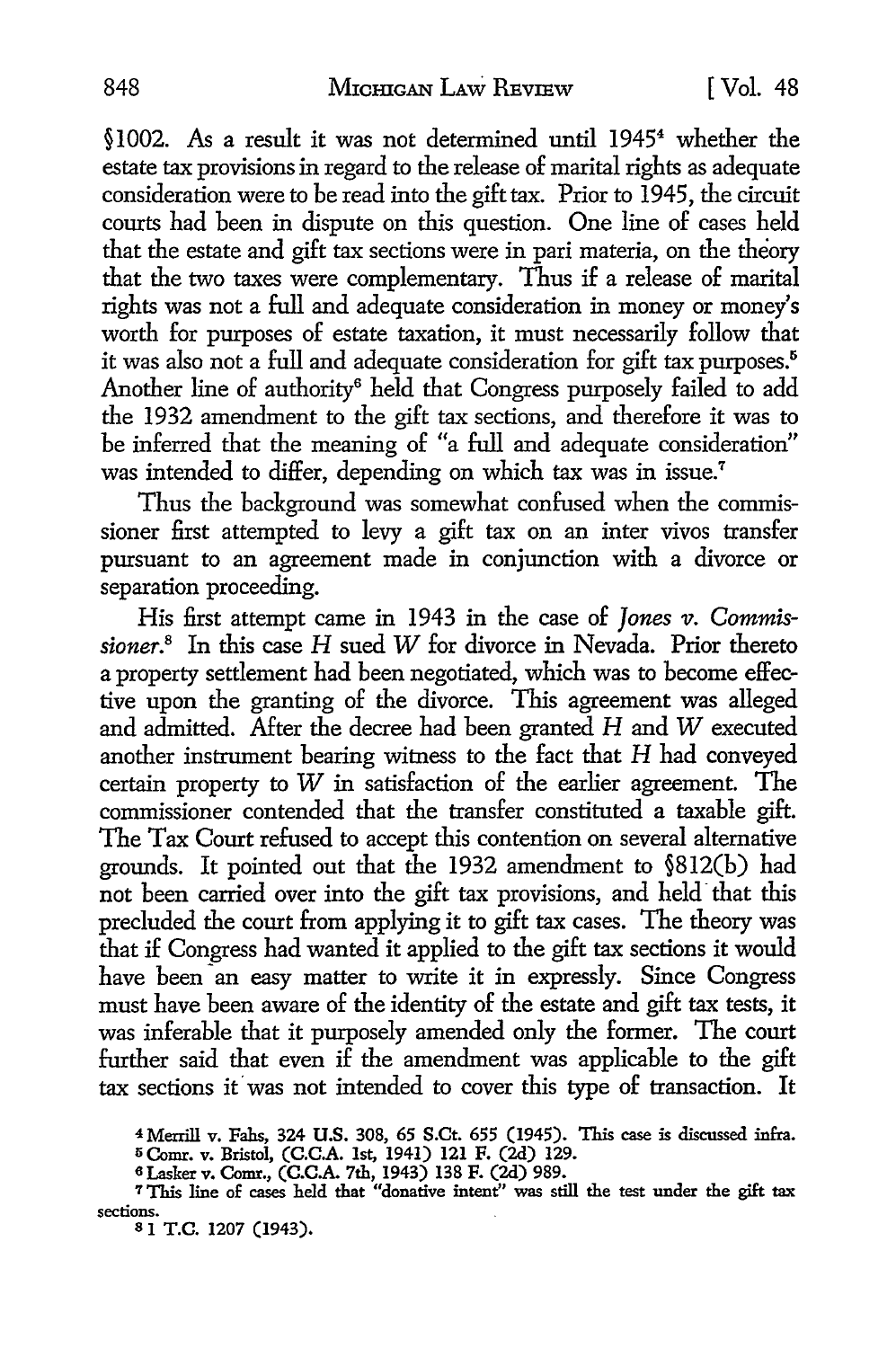distinguished this type of agreement from an antenuptial transfer made in consideration of a release of marital rights, on the ground that this was an arm's length negotiation wherein both parties freely bargained as in any transaction made in the normal course of business. Further the court indicated that this was a legal obligation in the nature of a debt, regardless of whether or not it was incorporated into the divorce decree. These arguments were sufficient to persuade the court that it should presume consideration in a transfer of this nature, thus exempting it from taxability under the gift tax.

The commissioner did not again attempt to reach this type of transfer until 1945. In the interim two cases were decided by the Supreme Court which the commissioner felt overruled the holding in the *Jones* case.

In *Commissioner v. Wemyss<sup>9</sup>* petitioner had transferred stock to his prospective spouse in consideration of her promise to marry him. Also in the picture was the fact that her former husband had set up a trust, the income of which went to her until she remarried. The court held that the transfer was taxable. It threw out the test of donative intent and indicated that in any case where the donor's estate was diminished by a transfer, there was a taxable gift to that extent.

In *Merrill v. Fahs1°* petitioner transferred funds in trust for his prospective spouse in consideration of her release of all marital rights except those of support and maintenance. The court held that the estate and gift taxes were in pari materia. In an opinion which Randolph Paul calls<sup>11</sup> "a masterpiece of statutory construction," Justice Frankfurter, speaking for the majority, held that the two taxes were to be construed together. Since the same test (an adequate and full consideration) was used in both taxes, the same construction should be placed on each test. Therefore the 1932 amendment to the estate tax qualified the meaning of "an adequate and full consideration in money or money's worth" under both taxes. Thus a release of marital rights could not be a sufficient consideration to exempt a transfer from gift tax liability.

On the basis of these two decisions the commissioner again attempted to reach a transfer incident to a divorce proceeding in *Con-*

<sup>9</sup>324 **U.S.** 303, 65 S.Ct. 652 (1945).

<sup>10 324</sup> U.S. 308, 65 S.Ct. 655 (1945) .

<sup>.112</sup> PAUL, FEDERAL EsTATE AND GIFT TAXATION §16.15 (1946 Supp.). This text and the supplement are valuable authority on the entire problem. See also MONTGOMERY, FEDERAL TAXES, ESTATES, TRUSTS, AND GIFTS (1947-48 ed.).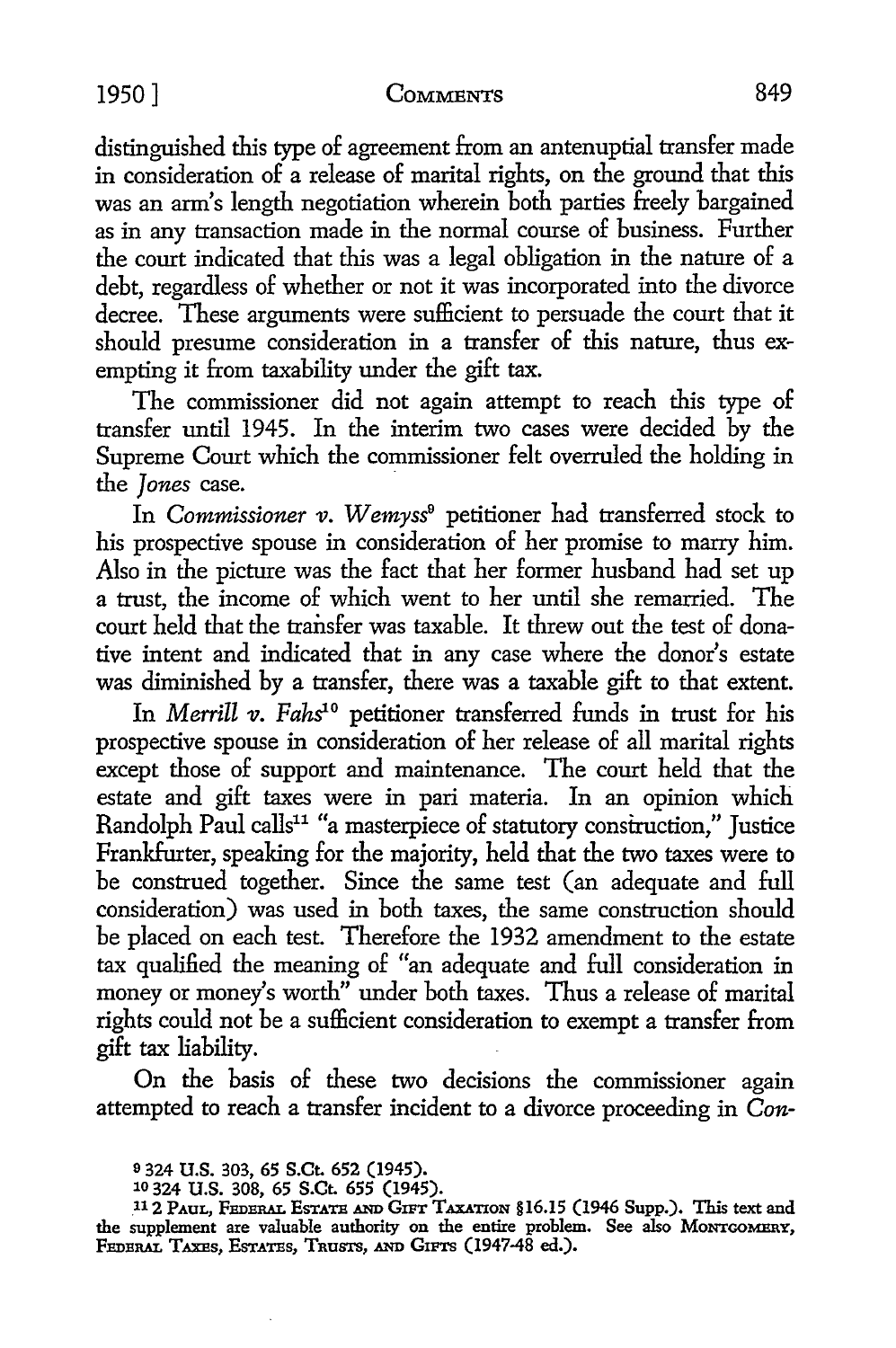*verse v. Commissioner.12* Here Hand *W* had negotiated a separation agreement prior to *W's* suit for divorce. The agreement provided for monthly payments from H. W alleged the agreement, but H's answer claimed that a lump sum payment would be fairer. The parties agreed on a lump sum payment which was incorporated into the divorce decree and which expressly provided that  $\tilde{W}$  was to accept payment in full discharge of all marital rights. The Tax Court held that its decision in the *Jones* case was controlling. It distinguished the *Wemyss*  and *Fahs* cases on the ground that these involved antenuptial agreements. When the agreement is negotiated at arm's length between parties with conflicting interests then the *Jones* case applies. There were strong dissents to this decision. The argument of the dissenters was to the effect that the *Wemyss* and *Fahs* cases had determined that a release of marital rights was not an adequate and full consideration in money or money's worth, whether or not the agreement was made before marriage or incident to a divorce. It was also pointed out that the *W emyss* case set out a depletion of assets test, and that test was not satisfied under the facts of this case, since the donor's estate was depleted to the extent of the transfer.

The circuit court of appeals affirmed the decision of the Tax Court but on a different theory.<sup>13</sup> It ignored the antenuptial-postnuptial theory and instead analogized the case to the estate tax cases. Since the agreement had been incorporated into the court's decree it would constitute a deductible claim if not paid at death.<sup>14</sup> Therefore the inter vivos transfer should not be taxable as a gift, for the two taxes are in pari materia. The theory was that any obligation constituting a deductible claim under the estate tax, must necessarily be supported by a full and adequate consideration in money or money's worth for purposes of the gift tax.

The Tax Court has passed on this question three times since the *Converse* case. In all three cases, it reaffirmed its prior holding.15

<sup>15</sup>In Lahti v. Comr., 6 T.C. 7 (1946), the court held there was no taxable gift where H transferred property to W pursuant to an agreement negotiated in conjunction with a divorce proceeding. The agreement was incorporated into the decree. The court said the transactions were at arm's length, thus dispelling any notion of donative intent. A mild dissent still maintained that this was contrary to the doctrine set out in the Wemyss and Fahs cases.

In Mitchell v. Comr., 6 T.C. 159 (1946), the court found no tax liability where H transferred some funds outright and used others to set up a trust in which W was given the life interest. In return W gave a release of marital rights. The agreement was incorporated into the decree. The court again stated that where there is an arm's length transaction such

<sup>12 5</sup> T.C. 1014 (1945).

<sup>13</sup> Comr. v. Converse, (C.C.A. 2d, 1947) 163 F. (2d) 131.

<sup>14</sup> Citing Comr. v. Maresi, (C.C.A. 2d; 1946) 156 F. (2d) 929.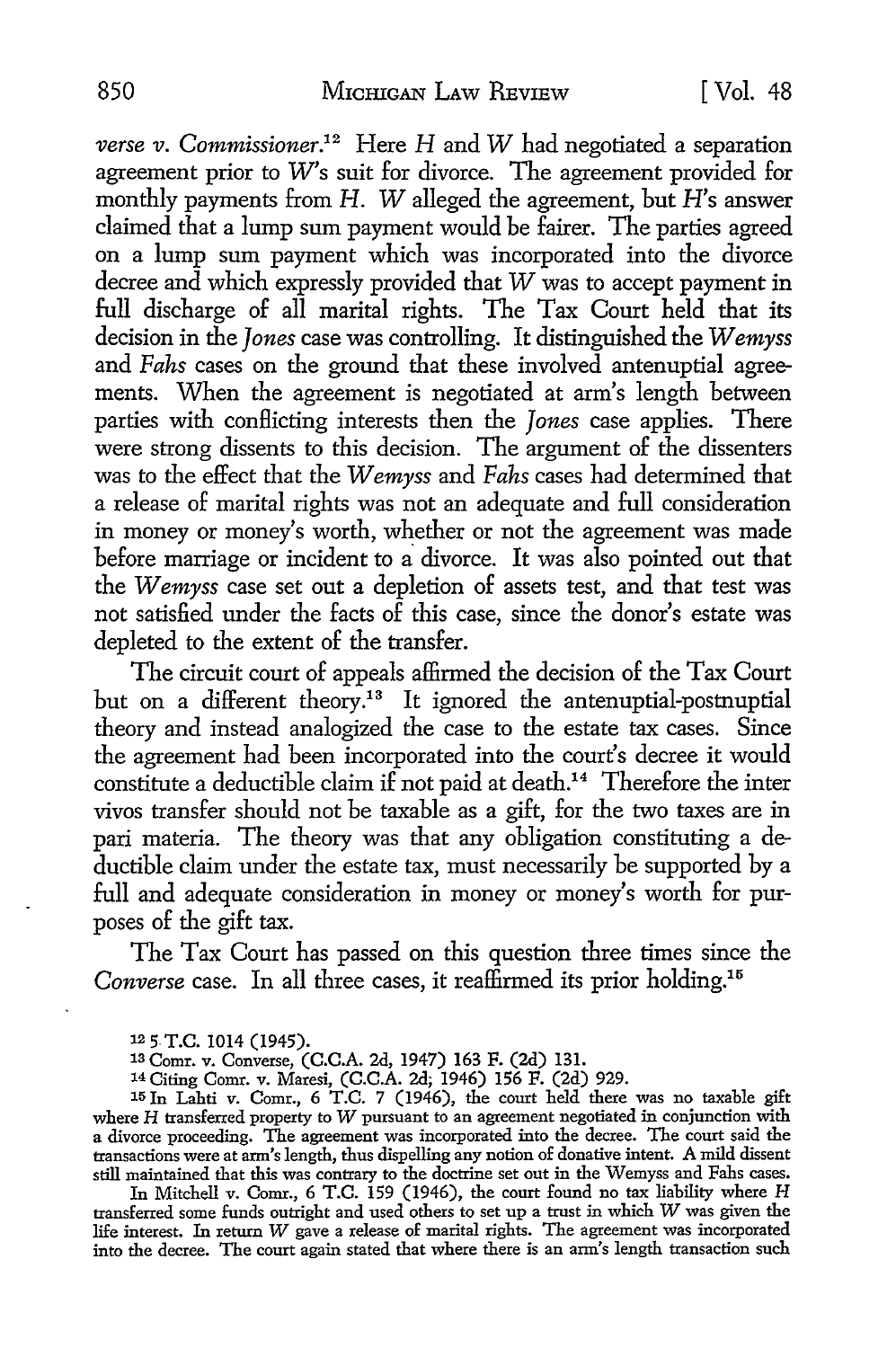1950] COMMENTS 851

# C. *Conclusions*

It is readily apparent that to date the analysis has differed under the gift tax from that adopted under the estate tax. Since the Supreme Court's decisions in the *Wemyss* and *Fahs* cases, the Tax Court has been content to base its determinations almost solely on the arm's length transaction theory. Since this is at best only a presumption of valid consideration, it is, in effect, just another way of stating the antenuptial-postnuptial distinction. As an isolated question the distinction has much to commend it. Undoubtedly one of the primary considerations behind the 1932 amendment was the thought that antenuptial agreements provided an easy method of avoiding the impact of the estate tax. Few men enter the marriage contract with any thought that their path of nuptial bliss may encounter any rocky detours. Certainly it is to be doubted that any transfer made prior to the marriage, in consideration of a release of marital rights, has any object other than to transfer a portion of the donor's estate *to* the prospective spouse. This method of tax avoidance should be prohibited. However, once divorce is imminent it would seem safe *to* assume that the parties will then bargain to the best of their ability. Outside factors (such as fear of notoriety) may enter the picture to some extent, but, in general, it would seem safe to assume that the final agreement embodies what each thought was the best arrangement he or she could negotiate. In that sense the distinction drawn by the Tax Court would seem to be a reasonable one.

The "incorporation into the decree" distinction drawn in the estate tax cases seems less logical. However the language of §812(b) seems to require that if any distinction is to be drawn, it must be the one taken in the estate tax cases. Section 812(b) expressly negatives any antenuptial-postnuptial distinction. Therefore, it would appear that

In Estate of Josephine Barnard v. Comr., 9 T.C. 61 (1947), the court again found no tax liability where  $W$  transferred property to a trust, of which  $H$  was the beneficiary, pursuant to an agreement between the parties which was incorporated into the divorce decree. The only consideration from H was a release of all his marital rights. However, the court did tax another transfer negotiated orally at the same time. It found that the first agreement operated to divest H of all marital rights; therefore there could be no consideration for the second agreement.

a release is an adequate and full consideration in money or money's worth. In its opinion the court cited two of the taxpayer's arguments with approval. It agreed that if the transfer had not been pursuant to an agreement, but had instead been forced upon H by the court, such a transfer would not be taxable; and therefore the same result should be reached when the voluntary agreement is incorporated in the court's decree. The court also agreed that the right to support would probably be valued more precisely when released under a voluntary agreement.